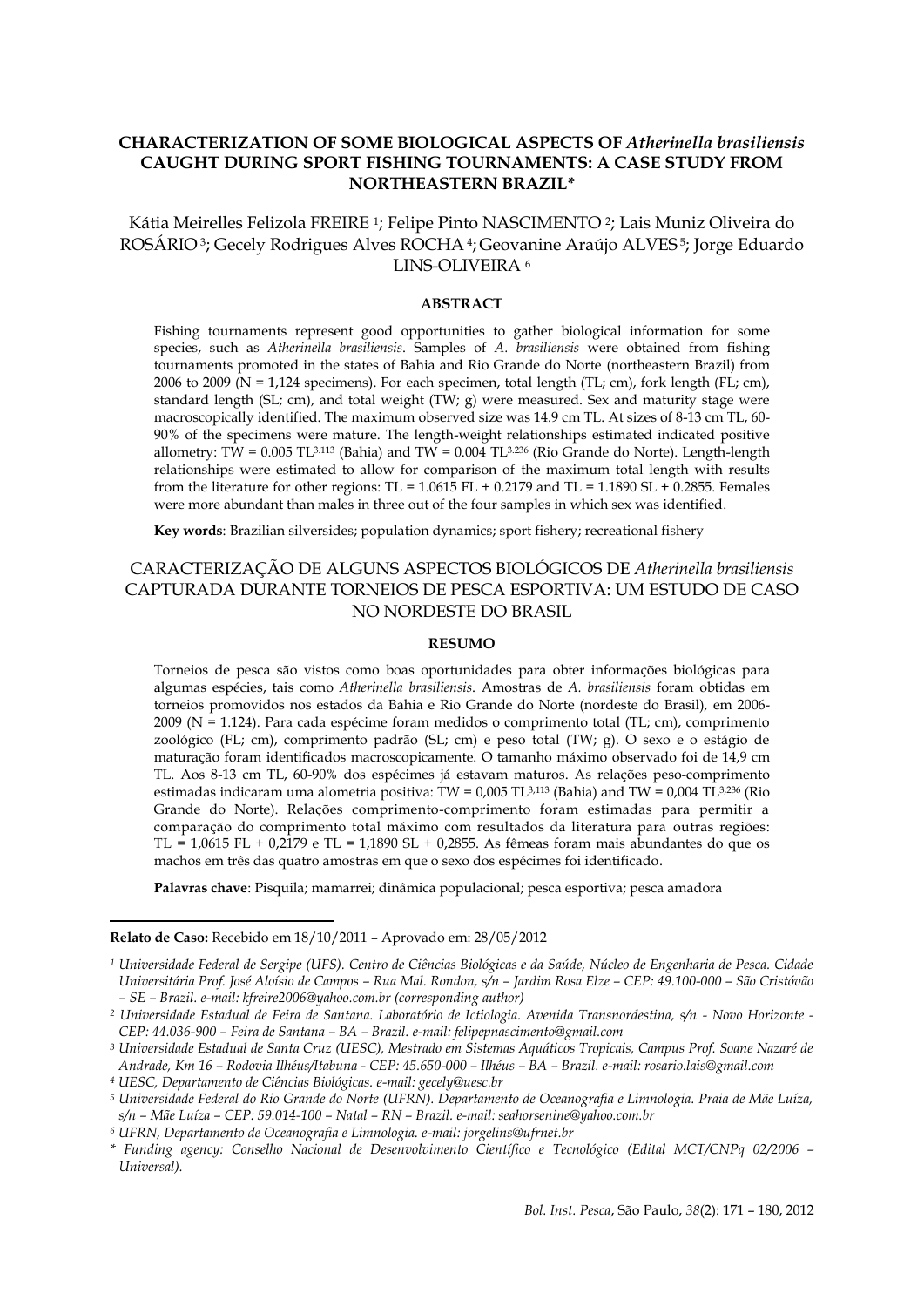# **INTRODUCTION**

Recreational fisheries in Brazil have been increasing in importance since the 1990s (FREIRE, 2005). However, the scientific community has not yet invested much effort into the analysis of this sector, with the exception of some isolated initiatives (e.g., LEWIS *et al.,* 1999; IPAAM, 2001; BASAGLIA and VIEIRA, 2005; CATELLA, 2006; FRÉDOU *et al*., 2008; PEREIRA *et al.*, 2008). The same was true for the agency responsible for managing recreational fisheries up to 2009 (IBAMA – Brazilian Institute of Environment and Renewable Natural Resources). The Ministry of Fisheries and Aquaculture (MPA) has been in charge of the management of recreational fisheries since mid 2009. Although some control measures are in place, the level of enforcement is rather poor. Some scientists have found that recreational fisheries and associated activities may have deleterious effects on fish populations in some regions (COLEMAN *et al.*, 2004; LEWIN *et al*., 2006).

In countries such as the United States of America (USA), competitive fishing events are important components of recreational fisheries. A total of 32,321 fishing events were promoted in fresh water in the USA in 2005 (SCHRAMM and HUNT, 2007). In 2000, a total of 25,000 events were estimated for fresh water in both USA and Canada (KERR and KAMKE, 2003). Saltwater events are much less common. There is some controversy about fishing competitions in Germany, as the primary objective of competitive fishing is considered illegal. In Australia, the number of events is not that impressive: 500-1,000 per year (SCHRAMM Jr. and HARRISON, 2008). There is no such a national estimate in Brazil, but FREIRE (2010) has estimated that more than 100 fishing events are annually organized in northeastern Brazil alone (oceanic and freshwater events excluded). These events present unique opportunities of obtaining biological data for some target or by-catch species (SCHRAMM Jr. *et al*., 1991).

There are at least 32 fishing clubs or associations in northeastern Brazil, six of them in the State of Bahia (FREIRE, 2010). Clube de Pesca de Ilhéus (CLUPESIL) is the second oldest fishing club in Bahia, being launched in 1975. In the state of Rio Grande do Norte, there are eight clubs or associations engaged in sport fisheries. Pâmpano Esporte Clube was established in 1954 and is the oldest club in the state and third in the northeastern region (FREIRE, 2010). Both clubs are very active. Each one promotes an average of two official events a month during a calendar year. *Atherinella brasiliensis* is one of the species (among several others) caught by anglers in specific locations in Ilhéus - Bahia and in the state of Rio Grande do Norte. In the latter, there are two events that target only this species. Studies focusing on the biology of *Atherinella brasiliensis* are mainly concentrated on southern-southeastern Brazil (see, e.g., BEMVENUTI, 1987; HOSTIM-SILVA *et al.,* 1995; FÁVARO *et al.*, 2007). For northeastern Brazil, no study on the biology of this species was found.

The objective of this study was to determine some biological aspects of the portion of the *A. brasiliensis* population that is vulnerable to capture by sport fisheries off northeastern Brazil. It is important to understand the biology of this species targeted by both commercial and recreational fisheries, even though there is no statistical record of its catch.

### **MATERIAL AND METHODS**

The total number and weight of *A. brasiliensis* was determined in all 30 events promoted by Clube de Pesca de Ilhéus (state of Bahia) from November 2006 to November 2008 and in all 16 fishing events promoted by Pâmpano Esporte Clube from March to November 2009 (state of Rio Grande do Norte). No event took place in January, February and December. Anglers used rod and reel in 44 of these events and only rod in two events that occurred in Rio Grande do Norte. For all specimens caught, total length (TL; cm), fork length (FL; cm), standard length (SL; cm), and total weight (TW; g) were measured. Length and weight were measured *in situ* with an aluminum measuring board and digital scales, respectively. Subsamples were taken to the laboratory and kept frozen. Gonads were later taken out for macroscopic definition of sex and maturity stage, according to VAZZOLER (1996): immature, mature, spawning, and spent.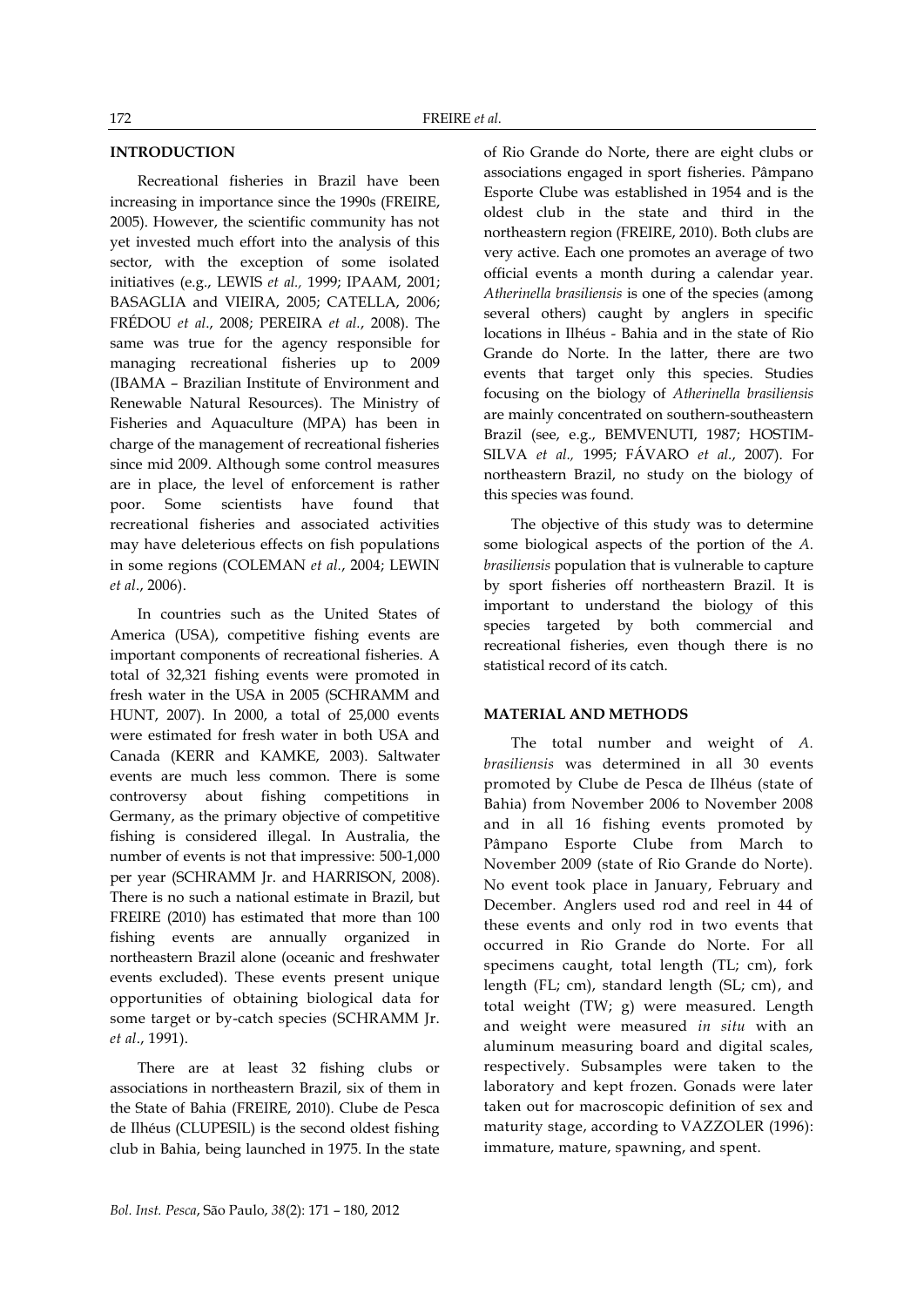A non-linear relationship between TW and TL was estimated (TW =  $a$ ·TL<sup>b</sup>), after applying logarithm to both variables. Le Cren's relative condition factor was calculated to measure the deviation of an individual from the average weight for length in a sample:

$$
K_{rel} = TW/a·TLb,
$$

where TW and TL are as previously defined, and 'a' and 'b' are the parameters of the weight-length relationship (FROESE, 2006). Linear relationships were established between TL and FL, and between TL and SL. All three relationships were presented for mixed specimens as many could not be sexed (due to time restrictions imposed by anglers). The hypothesis of equal sex ratio (females:males) was tested using the chi-square test (ZAR, 2010). All tests were performed in SPSS 17.0 using a 5% significance level.

### **RESULTS AND DISCUSSION**

*Atherinella brasiliensis*, locally known in Ilhéus as 'pisquila', was caught in only seven out of the 30 fishing events that took place from November 2006 to December 2008 in Ilhéus. Two of these events occurred in the Estuary of the Cachoeira River (Ilhéus; 14o48.4'S) and five outside the estuary. In the state of Rio Grande do Norte, this species is known as 'mamarrei' and was caught in four out of the 16 fishing events that were promoted by the Pâmpano Esporte Clube in 2009. Three of these events took place in the Estuary of the Potengi River (Natal; 05o46.4'S) and the fourth one had some anglers fishing inside the Estuary of Cunhaú – children and women (southern part of the state of Rio Grande do Norte; 06<sup>o</sup>18.1'S). In Ilhéus, the maximum observed total length and total weight were 13.4 cm and 16.9 g, respectively (Table 1). In Rio Grande do Norte, they were 14.9 cm and 16.5 g, respectively.

According to BERVIAN and FONTOURA (2007), one would expect specimens in lower latitudes to have smaller sizes. The maximum size observed in the northeastern region was indeed slightly smaller than that observed in the Estuary of Tramandaí – RS (16.0 cm; BERVIAN and FONTOURA, 2007) and Rio de Janeiro (16.0 cm; NEVES *et al.*, 2006), but within the range of maximum size for the southern-southeastern

region (13.2-16.0 cm; see, e.g., CARVALHO, 1954; PAIVA FILHO and GIANNINI, 1990; HOSTIM-SILVA *et al.*, 1995; FÁVARO *et al.*, 2007) (Table 2). TRIVÉRIO-CARDOSO (2007) found a maximum size of 14.2 cm TL (estimated from standard length) for the state of Rio de Janeiro, smaller than the maximum observed for the state of Rio Grande do Norte (this study; 14.9 cm), even using a very selective gear such as small hooks. It is interesting to observe that only one mode was observed in the frequency distribution of total length of *A. brasiliensis* in the state of Rio Grande do Norte (Figure 1), as in the southeastern region, with an average size of 10.9 cm. Those specimens could be two years old if the same growth pattern is observed as in southern Brazil (BERVIAN and FONTOURA, 2007). In Ilhéus, two modes were observed: 8.0 and 11.0 cm (Figure 1).

The length-weight relationships estimated for Ilhéus (BA) and Rio Grande do Norte were TW = 0.005 TL<sup>3.113</sup> (n = 526) and TW = 0.004 TL<sup>3.236</sup> (n = 592), respectively (Figure 2). Relationships for males and females were not estimated separately as the sample size was very small for males in Ilhéus (n = 10). Both relationships indicated a positive allometry: IC (b;  $0.95$ ) = [3.069; 3.157] for Bahia and IC (b; 0.95) = [3.121; 3.351] for Rio Grande do Norte. Similar pattern was observed by other authors (Table 2), except by MACIEIRA and JOYEUX (2008). However, the size range sampled in that study was much smaller than in any other study. Le Cren's relative condition factor indicated that the weight of sampled specimens was in average very similar to the expected value of the mean weight at that length derived from the weight-length relationship  $(K_{rel} = 1.014$  and 1.001 for Bahia and Rio Grande do Norte, respectively).

Length-length relationships were estimated for both states together (unsexed), as no statistical difference was observed: TL =  $1.0615$  FL +  $0.2179$ and TL = 1.1890 SL + 0.2855 (Figure 3). No lengthlength relationship was available in FishBase (FROESE and PAULY, 2011). The latter relationship was used to convert maximum standard to total length available in CARVALHO (1954) for the state of São Paulo and in TRIVÉRIO-CARDOSO (2007) for Macaé, in the state of Rio de Janeiro.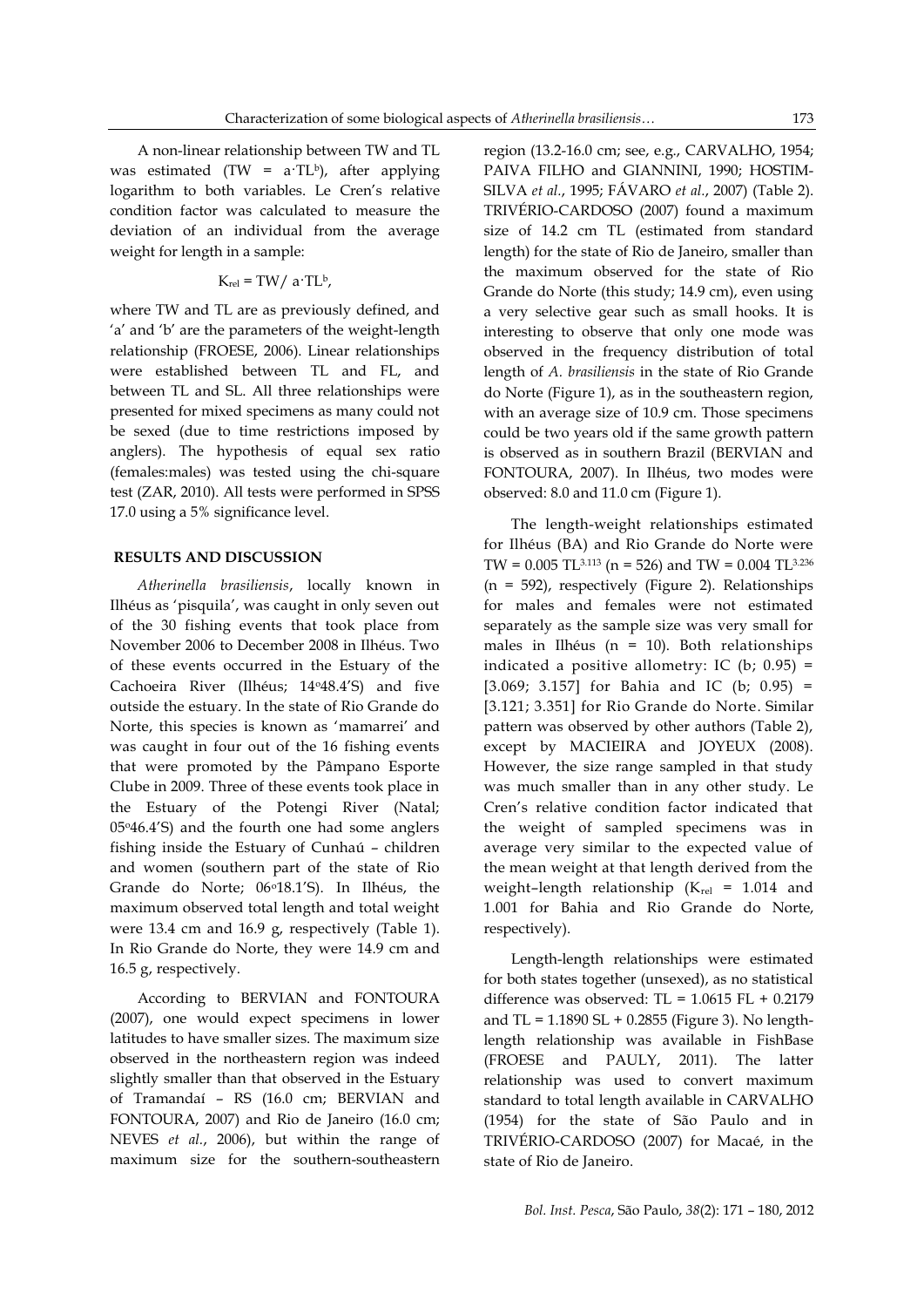Table 1. Total number (N), total weight (Wt), minimum, maximum, mean, and standard deviation (SD) of total length and total weight of the **Table 1**. Total number (N), total weight (Wt), minimum, maximum, mean, and standard deviation (SD) of total length and total weight of the specimens of Atherinella brasiliensis caught by anglers using rod and reel in each fishing event promoted by Clube de Pesca de Ilhéus (CLUPESIL-<br>Bahia) and Pâmpano Esporte Clube (Rio Grande do Norte) in 2006-2009. 1. Speci specimens of A*therinella brasiliensis* caught by anglers using rod and reel in each fishing event promoted by Clube de Pesca de Ilhéus (CLUPESIL-<br>Bahia) and Pâmpano Esporte Clube (Rio Grande do Norte) in 2006-2009. 1. Spe

|                                                         |          | <b>LONG</b> |                 |      |     |      | TOTAL LENGTH (cm) |                  |     |      | TOTAL WEIGHT (g) |                |
|---------------------------------------------------------|----------|-------------|-----------------|------|-----|------|-------------------|------------------|-----|------|------------------|----------------|
| LOCAL                                                   | LAT      |             | Z               | W(g) | Min | Max  | Mean              | $\overline{a}$   | Min | Max  | Mean             | $\overline{a}$ |
| Estuary of Cachoeira River (outer part)                 | 14°48.4' | 39°01.90    | 243             | 1206 | 5.0 | 12.8 | 8.7               | 1.7              | 0.8 | 15.2 | 5.0              | 3.1            |
| Estuary of Cachoeira River (outer part)                 | 14°48.4' | 39°01.90    | 85              | 401  | 5.1 | 12.9 | 8.7               | 2.1              | 0.7 | 14.0 | 4.8              | 3.7            |
| each<br>Avenida Soares Lopes B                          | 14°47.9  | 39001.77    | G               | 59   | 8.7 | 12.4 | 10.4              | $\overline{11}$  | 3.9 | 11.4 | 7.2              | 2.3            |
| Avenida Soares Lopes Beach                              | 14°47.9  | 39001.77    | 42              | 399  | 8.0 | 13.4 | 11.0              | $\ddot{0}$ .     | 3.6 | 16.9 | 9.5              | 23             |
| Falafino Beach                                          | 14°44.5' | 39003.75'   | 4               | 33   | 6.7 | 11.5 | 10.2              | 2.3              | 0.1 | 10.7 | 8.3              | 4.3            |
| Avenida Soares Lopes Beach                              | 14°47.9  | 39001.77"   | $\mathcal{E}$   | 193  | 8.6 | 12.9 | $10.0\,$          | 0.9              | 3.8 | 12.8 | 6.4              | 1.9            |
| Avenida Soares Lopes Beach                              | 14°47.9  | 39°01.77    | 114             | 712  | 61  | 12.5 | 9.8               | 1.2              | 1.2 | 10.9 | 6.2              | 2.1            |
| TOTAL - BAHIA                                           | I        | T           | 527             | 3009 | 5.0 | 13.4 | 9.2               | 1.7              | 0.7 | 16.9 | 5.7              | 3.2            |
| Estuary of Potengi River (outer part)                   | 5045.4'  | 35011.8     | 5               | 24   | 8.6 | 9.8  | 9.0               | $0.\overline{5}$ | 4.0 | 6.0  | 4.4              | 0.9            |
| Barra de Cunhaú                                         | 6018.1'  | 35001.9     | $\overline{10}$ | 119  | 9.9 | 14.9 | 11.9              | 1.4              | 8.0 | 15.0 | 11.9             | 2.3            |
| (inner part) <sup>1,2</sup><br>Estuary of Potengi River | 5045.6   | 35°12.4'    | 345             | 3252 | 6.5 | 12.8 | 10.9              | 0.9              | 1.0 | 16.5 | 10.0             | 3.4            |
| Estuary of Potengi River (inner part) <sup>2</sup>      | 5045.6   | 35°12.4'    | 237             | 1787 | 6.7 | 12.7 | 10.3              | 1.0              | 1.0 | 15.0 | 7.5              | 2.4            |
| TOTAL - RIO GRANDE DO NORTE                             | I        | I           | 597             | 5180 | 6.5 | 14.9 | 10.6              | 1.0              | 1.0 | 16.5 | 8.7              | 2.5            |
|                                                         |          |             |                 |      |     |      |                   |                  |     |      |                  |                |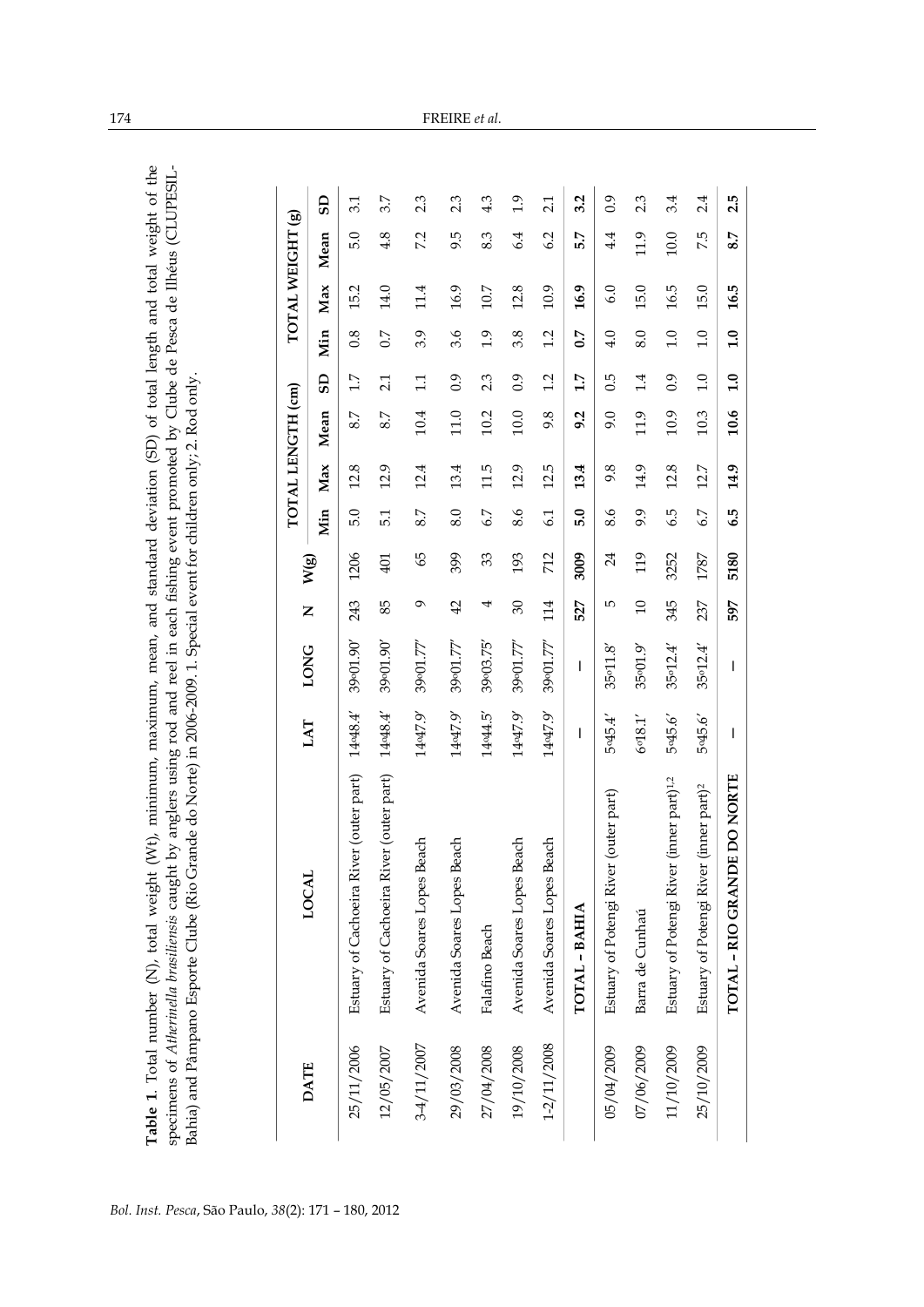| Year        | Locality                                      | Gear                             | Lmin            | Lmax<br>$\binom{cm}{2}$ | Length           | a                        | م                        | EM                       | $\mathbb{L}_{50}$                                | Source                       |
|-------------|-----------------------------------------------|----------------------------------|-----------------|-------------------------|------------------|--------------------------|--------------------------|--------------------------|--------------------------------------------------|------------------------------|
| 1954-1955   | Cananéia (SP)                                 |                                  | $\binom{cm}{2}$ | 12.3                    | type<br>5        | п                        | $\overline{\phantom{a}}$ | т                        | $\mathbf{I}$                                     | CARVALHO <sub>(1954)</sub>   |
| 1980s-1990s | Southern Brazil                               | Bottom and mid-<br>water trawl   | 2.7             | 15.5                    | $\mathbb H$      | 0.0033                   | 3.332                    |                          | J.                                               | HAIMOVICI and VELASCO (2000) |
| 1993-1994   | Tramandaí Lagoon (RS)                         | <b>Beach seine</b><br>(research) | I               | 16.0                    | $\Xi$            | 0.0049                   | 3.200                    |                          | T                                                | BERVIAN and FONTOURA (2007)  |
| 1996-1998   | Sepetiba Bay (RJ)                             | "Picaré" net<br>(research)       | 1.3             | 13.8                    | $\mathbb{H}$     | J.                       | T.                       | Т                        | $\begin{array}{c} \hline \end{array}$            | PESSANHA and ARAUJO (2001)   |
| 1998-1999   | Sepetiba Bay (RJ)                             | <b>Beach seine</b><br>(research) | 1.8             | 12.9                    | $\overline{\Pi}$ | 1                        | 1                        |                          | T                                                | PESSANHA and ARAÚJO (2003)   |
| 1998-1999   | Paranaguá Bay (PR)                            | "Picaré" net<br>(research)       | J               | 15.1                    | H                | 1                        |                          | 0.93                     | 7.6 $\div$<br>$6.9\degree$                       | FAVARO et al. (2003)         |
| 1999-2000   | Guaratuba Bay (PR)                            | Beach seine<br>(research)        | 5.9             | 15.1                    | $\mathbb H$      | J.                       | J.                       |                          | $\overline{\phantom{a}}$                         | CHAVES and VENDEL (2008)     |
| 2000-2001   | Paranaguá Bay (PR)                            | Beach seine<br>(research)        | 1.9             | 15.8                    | H                | $\overline{\phantom{a}}$ | $\overline{\phantom{a}}$ | 1.39                     | I                                                | FAVARO et al. (2007)         |
| 2001-2002   | Imboassica (RJ)                               | <b>Beach</b> seine<br>(research) | 0.9             | $\Xi$                   | 5                | 0.0121                   | 3.062                    | 1.14                     | $\begin{array}{l} 6.2 \div 5 \\ 7.7 \end{array}$ | TRIVÉRIO-CARDOSO (2007)      |
| 2002-2003   | Baía de Todos os Santos<br>(BA)               | <b>Beach seine</b><br>(research) | 1.6             | 4.4                     | H                | $\mathsf I$              | $\mathsf I$              |                          | T                                                | OLIVEIRA-SILVA et al. (2008) |
| 2002-2003   | Sepetiba Bay (RJ)                             | "Picaré" net<br>(research)       | $1.0\,$         | 16.0                    | 口                | $\overline{\phantom{a}}$ | I                        |                          | T                                                | NEVES et al. (2006)          |
| 2003-2004   | Curuçá Estuary (PA)                           | Fyke/hoop net<br>(research)      | 6.1             | 11.4                    |                  | 0.0036                   | 3.310                    |                          | $\overline{\phantom{a}}$                         | GIARRIZZO et al. (2006)      |
| 2003-2005   | Ubatuba (SP)                                  | "Picaré" net<br>(research)       | 2.0             | 14.5                    | H                | $\overline{\phantom{a}}$ | $\overline{\phantom{a}}$ |                          | $8.7\degree$ 3                                   | FERNANDEZ (2007)             |
| 2004-2005   | Vitória Bay (ES)                              | "Picaré" net<br>(research)       | 4.6             | 14.1                    | H                | I                        | T                        |                          | T                                                | ARAÚJO et al. (2008)         |
| 2005-2006   | Guaraguaçu River (PR)                         | <b>Beach</b> seine<br>(research  | 1.9             | 11.9                    | 5                | $\mathsf I$              | $\overline{\phantom{a}}$ |                          | $\mathbf{I}$                                     | CONTENTE et al. (2011)       |
| 2005-2007   | Castelhanos Beach (ES)                        | Rotenone/hand net<br>(research)  | 2.4             | 7.1                     | $\overline{\Pi}$ | 0.0073                   | 2.910                    | $\overline{\phantom{a}}$ | $\mathbf{I}$                                     | MACIEIRA and. JOYEUX (2008)  |
| 2008        | Ilhéus (BA)                                   | (recreational)<br>Rod/reel       | 5.0             | 13.4                    | $\Box$           | 0.0050                   | 3.113                    | 1.32                     | T                                                | This study                   |
| 2009        | Rio Grande do Norte<br>$(\mathbb{R})$         | (recreational)<br>Rod/reel       | 6.5             | 14.9                    | $\mathbb H$      | 0.0040                   | 3.236                    | 1.75                     | J.                                               | This study                   |
| 2008-2009   | Piraquê-açú and Piraquê-<br>mirim Rivers (ES) | Beach seine<br>(research)        | 2.8             | 12.4                    | $\Box$           | 0.0061                   | 3.010                    |                          |                                                  | MAZZEI et al. (2011)         |

**Table 2**. Comparison between biological data obtained in this study and from other studies carried out in Brazilian waters. Lmin and Lmax = minimum and

Table 2. Comparison between biological data obtained in this study and from other studies carried out in Brazilian waters. Lmin and Lmax = minimum and

Characterization of some biological aspects of *Atherinella brasiliensis…* 175

*Bol. Inst. Pesca*, São Paulo, *38*(2): 171 – 180, 2012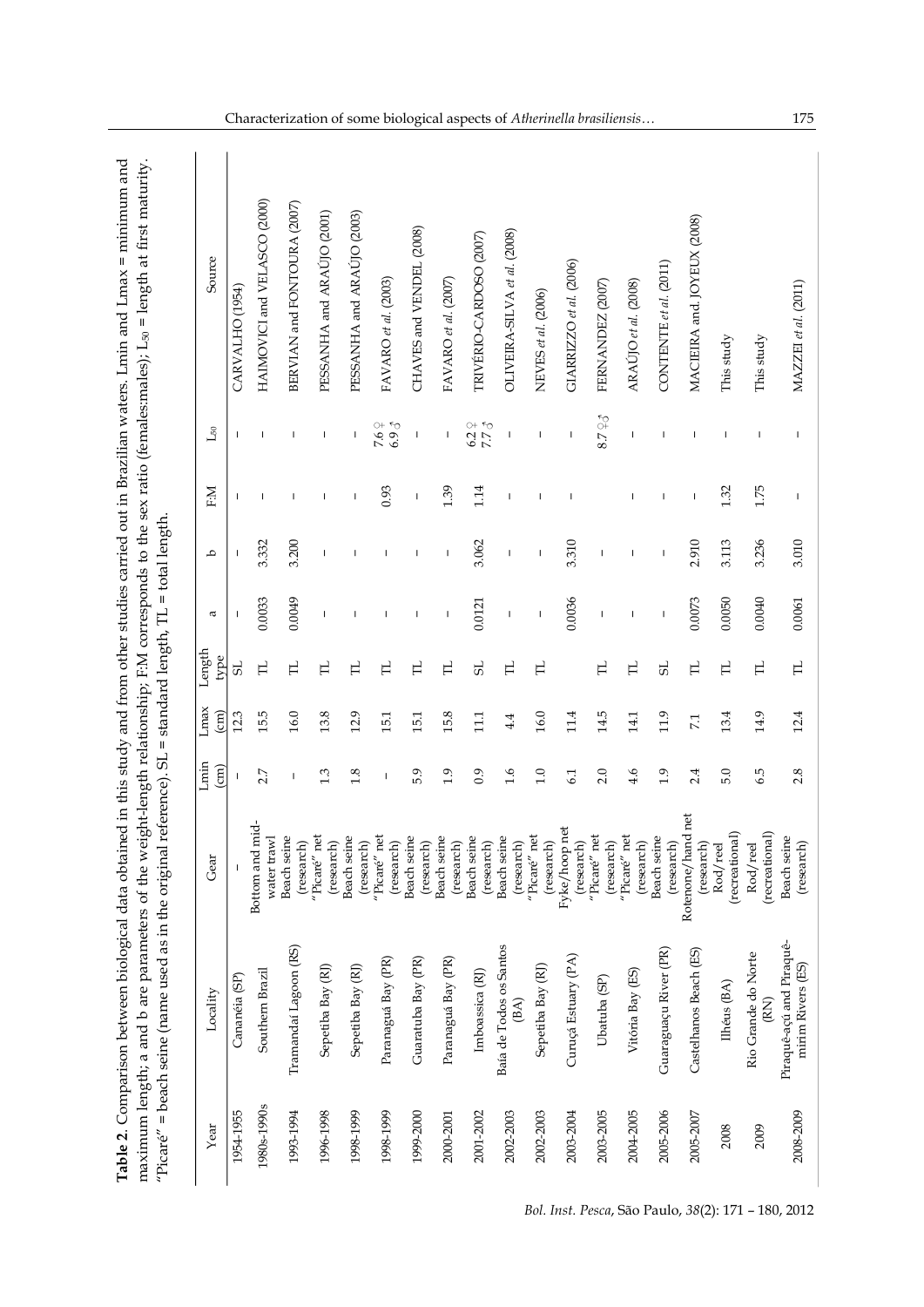

**Figure 1.** Frequency distribution of total length for *Atherinella brasiliensis* caught by anglers in the states of Bahia (black columns) and Rio Grande do Norte (white columns) in 2006-2008 and 2009, respectively. The solid arrow represents the maximum recorded size (FROESE and PAULY, 2011) and the dashed arrow indicates the size at first maturity for females (TRIVÉRIO-CARDOSO, 2007).



**Figure 2**. Length-weight relationship for *Atherinella brasiliensis* caught by anglers in the states of Bahia (a) and Rio Grande do Norte (b) in 2006-2008 and 2009, respectively.

*Bol. Inst. Pesca*, São Paulo, *38*(2): 171 – 180, 2012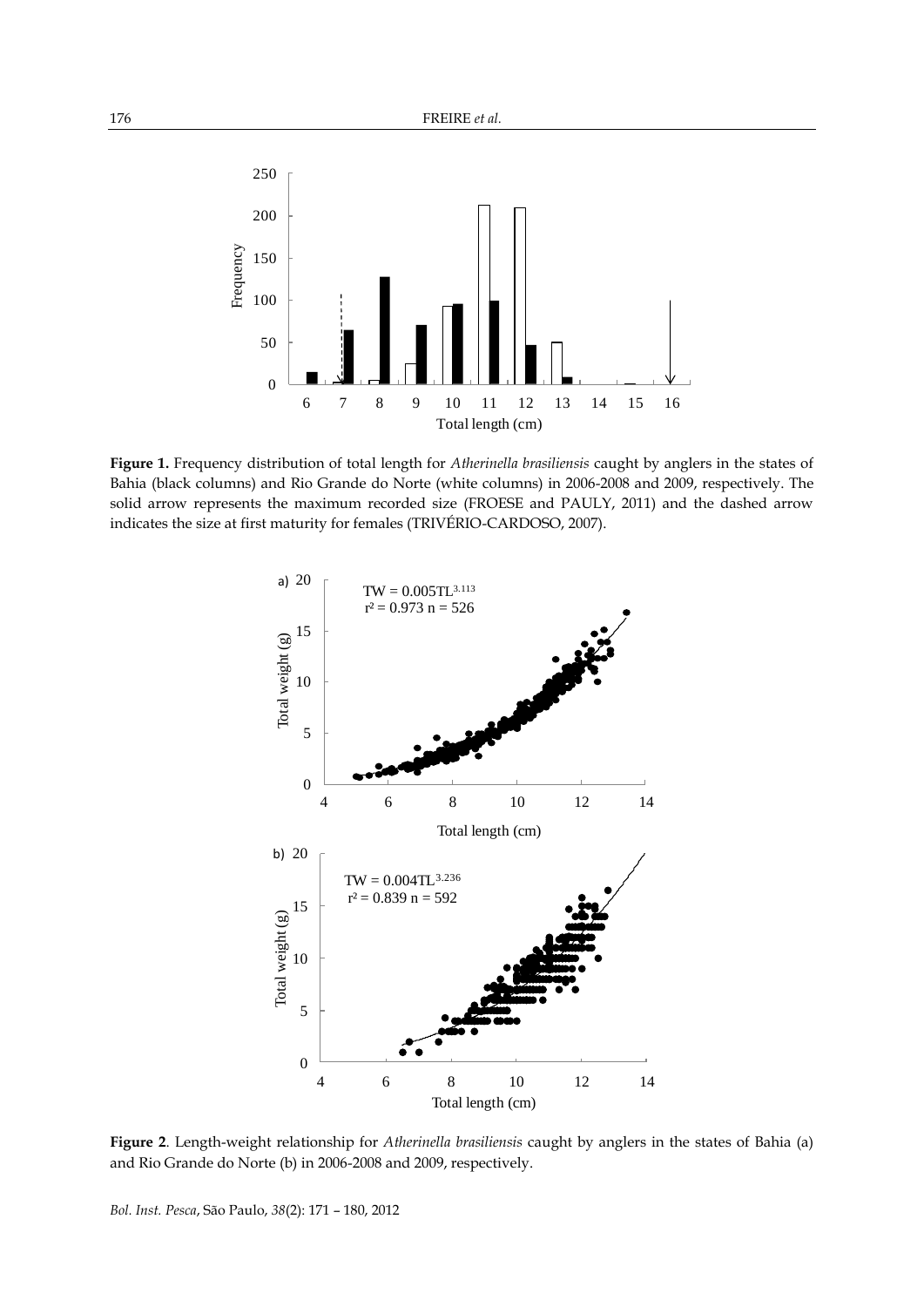

**Figure 3**. Length-length relationships for *Atherinella brasiliensis* caught by anglers in the states of Bahia and Rio Grande do Norte in 2006-2009.

A predominance of females was observed in Ilhéus - Bahia and in Rio Grande do Norte (Table 3). However, for the second sample from Rio Grande do Norte, two weeks apart from the first, the sex ratio was not significantly different from one. This difference may be associated to a change in the fishing ground, slightly inwards the estuary in the latter, and/or selectivity of the fishing gear. FÁVARO *et al.* (2003) also found such variability in the sex ratio for the state of Paraná.

The analysis of the maturity stage did not allow the estimation of the size at first maturity  $(L_{50})$ , but it demonstrated that at a size of 8-13 cm, 60-90% of the females were mature. It indicates that the  $L_{50}$  is smaller than eight. That was expected as  $L_{50}$  for females was equal to 7.0 cm in Rio de Janeiro (TRIVÉRIO-CARDOSO, 2007), 7.6 cm in Paraná (FÁVARO *et al*., 2003), and 10.0 cm in Patos Lagoon - RS (BEMVENUTI, 1987) (see also Table 2). If we consider that size at first maturity is expected to be lower in lower latitudes, thus most of the specimens caught by anglers in Ilhéus and Rio Grande do Norte are expected to be larger than L50. This has to be considered when deciding on fishing grounds where fishing tournaments may take place.

**Table 3**. Sex ratio for *Atherinella brasiliensis* caught by anglers in Ilhéus and Rio Grande do Norte in 2008- 2009.

| Date       | Localitv            | Females | Males | F:M      | p-value  |
|------------|---------------------|---------|-------|----------|----------|
| 29/03/2008 | Ilhéus, Bahia       | 38      | 4     | $9.50*$  | < 0.0001 |
| 01/11/2008 | Ilhéus, Bahia       | 79      | h     | $13.17*$ | < 0.0001 |
| 11/10/2009 | Rio Grande do Norte | 88      | 48    | $2.46*$  | < 0.0001 |
| 25/10/2009 | Rio Grande do Norte | 19      | 31    | 0.61     | 0.0897   |

*\* Statistically different from one (alfa = 0.05).*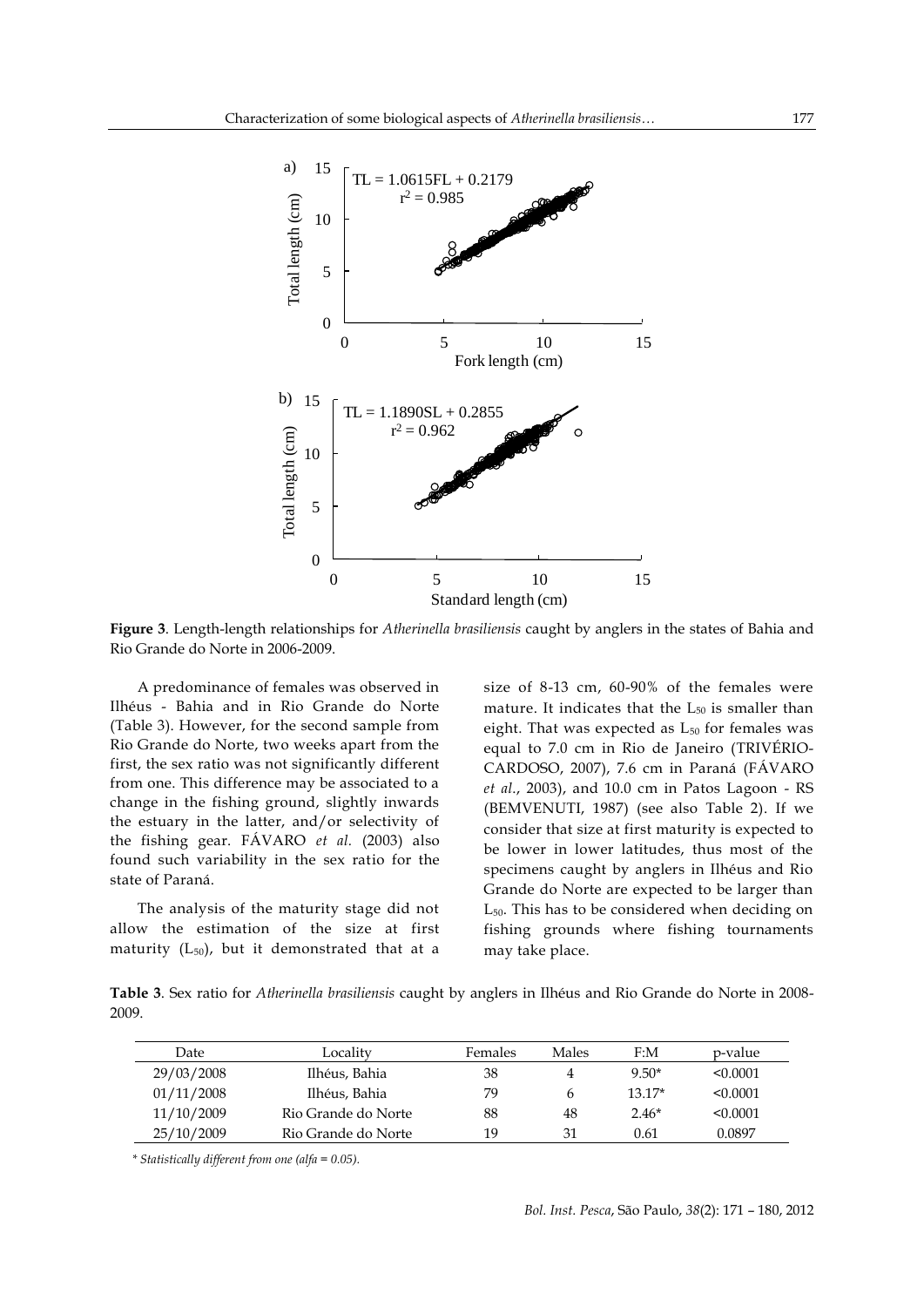One difficulty in analyzing data from coastal fishing events is that anglers usually consume their catch*.* In Rio Grande do Norte, *A. brasiliensis* is a traditional delicacy and particularly appreciated when fried and sold in the market. We suggest that a year round sampling scheme is adopted, independent from the anglers' calendar, to enable detection of the presence of juveniles in the region and to define the size at first maturity for *A. brasiliensis* in the states of Bahia and Rio Grande do Norte. This is the first time *A. brasiliensis* is recorded as a target species for anglers in Brazil. Moreover, there is also a commercial interest in this species in the state of Rio Grande do Norte. Finally, one should also consider that this species is one of the most abundant fish species in some estuarine areas (see, e.g., ANDREATA *et al.*, 1997; GONDOLO *et al*., 2011), and probably so in estuaries located in northeastern Brazil. Thus, as much as possible basic biological information related to *A. brasiliensis* in various regions should be available to make informed decisions for management of its populations when required. Using data gathered from catches provided by anglers was an effective strategy for describing some biological aspects of this species in northeastern Brazil where information is currently missing.

### **ACKNOWLEDGEMENTS**

We would like to thank anglers and presidents of the Clube de Pesca de Ilhéus (CLUPESIL) and the Pâmpano Esporte Clube for allowing us to sample during all fishing events in 2006-2009; to Diego Rodrigues and Thaisa Accioly for helping to sample and encode data; to the Biostatistics undergraduate students for helping with the analysis of samples in the laboratory; to Patricia Keen for revising the English version of this manuscript; and to Universidade Estadual de Santa Cruz and Universidade Federal do Rio Grande do Norte for providing scholarships for four undergraduate students (PIIC/UESC, FABESB/UESC, REUNI/UFRN) and for helping to cover some of the fieldtrip costs.

#### **REFERENCES**

ANDREATA. J.V.; MARCA, A.G.; SANTOS, R.S.; SOARES, C.L. 1997 Distribuição mensal dos peixes mais representativos da Lagoa Rodrigo de Freitas, Rio de Janeiro, Brasil. *Revista Brasileira de Zoologia*, Curitiba, *14*(1): 121- 134.

- ARAUJO, C.C.V.; ROSA, D.M.; FERNANDES, J.M.; RIPOLI, L.V.; KROHLING, W. 2008 Composição e estrutura da comunidade de peixes de uma praia arenosa da Ilha do Frade, Vitória, Espírito Santo. *Iheringia*, Série Zoologia, Porto Alegre, *98*(1): 129-135.
- BASAGLIA, T.P. and VIEIRA, J.P. 2005 A pesca amadora recreativa de caniço na Praia do Cassino, RS: necessidade de informações ecológicas aliadas à espécie alvo. *Brazilian Journal of Aquatic Science and Technology*, Itajaí, *9*(1): 25-29.
- BEMVENUTI, M.A. 1987 Abundância, distribuição e reprodução de peixes-rei (Atherinidae) na região estuarina da Lagoa dos Patos, RS, Brasil. *Atlântica*, Rio Grande, *9*(1): 5-32.
- BERVIAN, G. and FONTOURA, N.F. 2007 Growth of the silverside *Atherinella brasiliensis* in Tramandaí Estuary, southern Brazil (Actinopterygii: Atherinopsidae). *Neotropical Ichthyology*, Porto Alegre, *5*(4): 485-490.
- CARVALHO, J.P. 1954 Sobre a ocorrência de *Xenomelaniris brasiliensis* (Quoy & Gaimard, 1824) no litoral do Estado de São Paulo (Brasil) (Pisces, Mugiloidei, Atherinidae). *Boletim do Instituto de Oceanografia*, São Paulo, *5*(1/2): 241-259.
- CATELLA, A.C. 2006 Turismo de pesca no Pantanal Sul: desafios e oportunidades. In: ROTTA, M.A.; SILVA E LUNA, H.; WEIS, W.A. *Ecoturismo no Pantanal*. Corumbá: Embrapa. p.57-69.
- CHAVES, P. and VENDEL, A.L. 2008. Análise comparativa da alimentação de peixes (Teleostei) entre ambientes de marisma e de manguezal num estuário do sul do Brasil (Baía de Guaratuba, Paraná). *Revista Brasileira de Zoologi*a, Curitiba, *25*(1): 10-15.
- COLEMAN, F.C.; FIGUEIRA, W.F.; UELAND, J.S.; CROWDER, L.B. 2004 The impact of United States recreational fisheries on marine fish populations. *Science*, Washington, *305*(5692): 1958-1960.
- CONTENTE, R.F; STEFANONI, M.F.; SPACH, H.L. 2011 Fish assemblage structure in an estuary of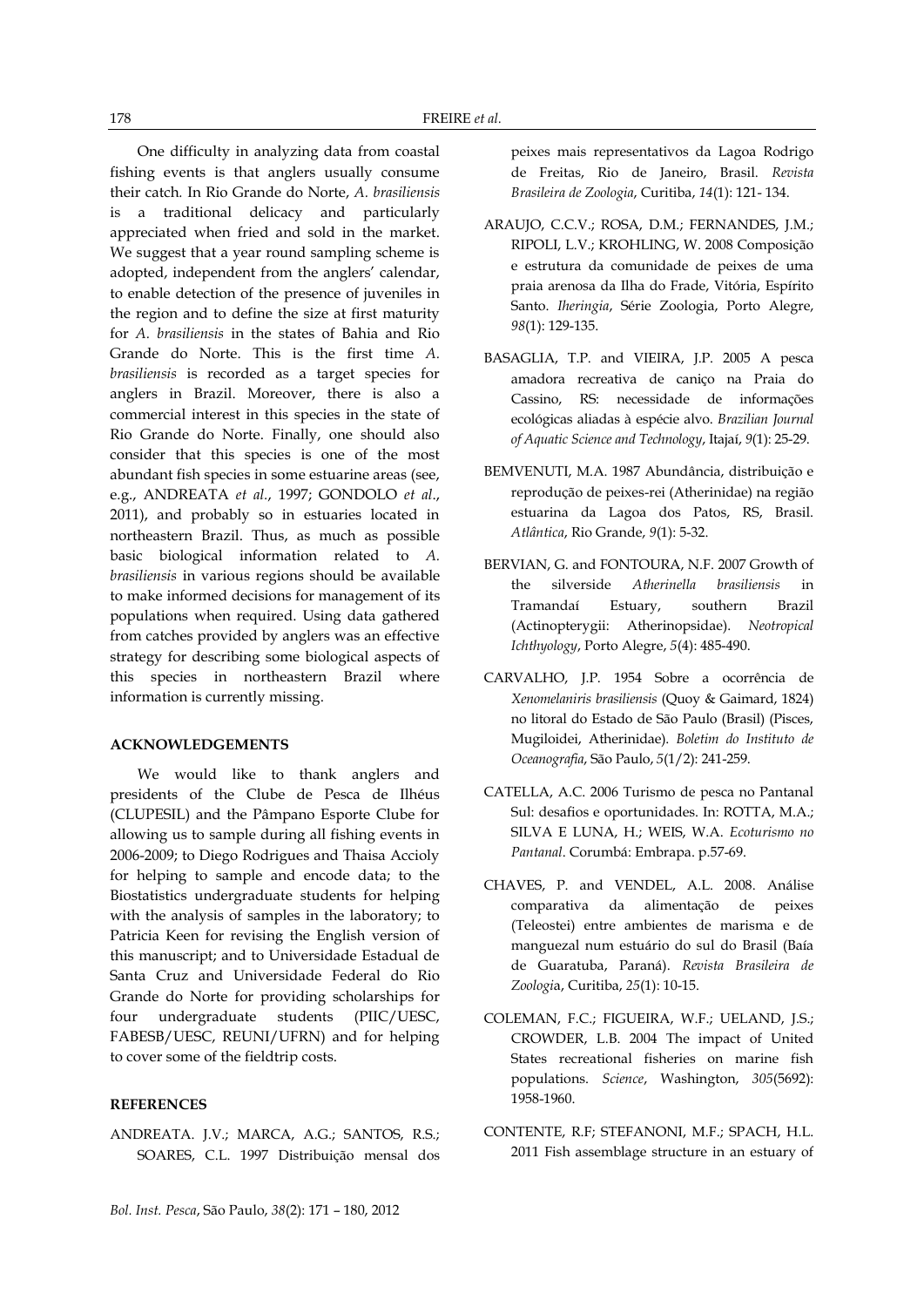the Atlantic Forest biodiversity hotspot (southern Brazil*). Ichthyological Research*, Japan, *58*: 38–50.

- FÁVARO, L.F.; LOPES, S.C.G.; SPACH, H.L. 2003 Reprodução do peixe-rei, *Atherinella brasiliensis* (Quoy & Gaimard) (Atheriniformes, Atherinidae), em uma planície de maré adjacente à gamboa do Baguaçu, Baía de Paranaguá, Paraná, Brasil. *Revista Brasileira de Zoologia*, Curitiba, *20*(3): 501-506.
- FÁVARO, L.F.; OLIVEIRA, E.C.; VERANI, N.F. 2007 Estrutura da população e aspectos reprodutivos do peixe-rei *Atherinella brasiliensis* (Quoy e Gaimard) (Atheriniformes, Atherinopsidae) em áreas rasas do complexo estuarino de Paranaguá, Paraná, Brasil. *Revista Brasileira de Zoologia*, Curitiba, *24*(4): 1150–1156.
- FERNANDEZ, W.S. 2007 Dinâmica populacional de *Atherinella brasiliensis* (Quoy & Gaimard, 1824) da praia de Itamambuca, Ubatuba (SP). São Paulo. 145p. (Master Dissertation. Universidade de São Paulo, Instituto Oceanográfico). Available at: <http://www.teses.usp.br/teses/ disponiveis/21/21131/tde-19072007-111929/ptbr.php> Access on: 18 out. 2011.
- FRÉDOU, T.; FIGUEIREDO FILHO, L.D; TORRES, D.G.; FERREIRA, P.R.C.; SOUZA, E.G., LOPES, K.S. 2008 *Diagnóstico, tendência, potencial, e políticas públicas para o desenvolvimento da pesca esportiva*. Belém: Universidade Federal do Pará. 137p.
- FREIRE, K.M.F. 2005 Recreational fisheries of northeastern Brazil: inferences from data provided by anglers. In: KRUSE, G.H.; GALLUCCI, V.F.; HAY, D.E.; PERRY, R.I.; PETERMAN, R.M.; SHIRLEY, T.C.; SPENCER, P.D.; WILSON, B.; WOODBY, D. *Fisheries assessment and management in data-limited situations*. Anchorage: Alaska Sea Grant College Program, University of Alaska Fairbanks. p.377-394.
- FREIRE, K.M.F. 2010 Unregulated catches from recreational fisheries off northeastern Brazil. *Atlântica*, Rio Grande, *32*(1): 87-93.
- FROESE, R. 2006 Cube law, condition factor and weight-legth relationships: history, metaanalysis and recommendations. *Journal of Applied Ichthyology*, Berlin, *22*(4): 241-253.
- FROESE, R. and PAULY, D. 2011 FishBase. World Wide Web electronic publication. Available at: <www.fishbase.org> version (08/2011).
- GIARRIZZO, T.; SILVA DE JESUS, A.J.; LAMEIRA, E.C.; ARAÚJO DE ALMEIDA, J.B.; ISAAC, V.; SAINT-PAUL, U. 2006 Weight-length relationships for intertidal fish fauna in a mangrove estuary in Northern Brazil. *Journal of Applied Ichthyology*, Berlin, *22*(4): 325–327.
- GONDOLO, G.F.; MATTOX, G.M.T.; CUNNINGHAM, P.T.M. 2011 Ecological aspects of the surf-zone ichthyofauna of Itamambuca Beach, Ubatuba, SP. *Biota Neotropica*, São Paulo, *11*(2): 183-192.
- HAIMOVICI, M. and VELASCO, G. 2000 Lengthweight relationships of marine bony fishes from Southern Brazil. *Naga*, Filipinas, *23*(1): 19-23.
- HOSTIM-SILVA, M.; CLEZAR, L.; RIBEIRO, G.C.; MACHADO, C. 1995 Estrutura populacional de *Xenomelaniris brasiliensis* (Quoy & Gaimard, 1824) (Osteichthyes - Atherinidae) na Lagoa da Conceição, SC, Brasil. *Brazilian Archives of Biology and Technology*, Curitiba, *38*(3): 949- 960.
- IPAAM, 2001 *Plano de gestão da pesca esportiva no Amazonas*: versão preliminar. Manaus: Instituto de Proteção Ambiental do Estado do Amazonas. 86p.
- KERR, S.J. and KAMKE, K.K. 2003 Competitive fishing in freshwaters of North America: a survey of Canadian and U.S. Jurisdictions. *Fisheries*, United States, *28*(3): 26-31.
- LEWIN, W.-C.; ARLINGHAUS, R.; MEHNER, T. 2006 Documented and potential biological impacts of recreational fishing: insights for management and conservation. *Reviews in Fisheries Science,* Philadelphia, *14*: 305-367.
- LEWIS D.; BRAUN, A.S.; FERREIRA, N.F. 1999 Relative seasonal fish abundance caught by recreational fishery on Cidreira Pier, southern Brazil. *Journal of Applied Ichthyology*, Berlin, *15*: 149-151.
- MACIEIRA, R.M. and JOYEUX, J.-C. 2009 Length– weight relationships for rockpool fishes in Brazil. *Journal of Applied Ichthyology*, Berlin, *25*: 358–359.